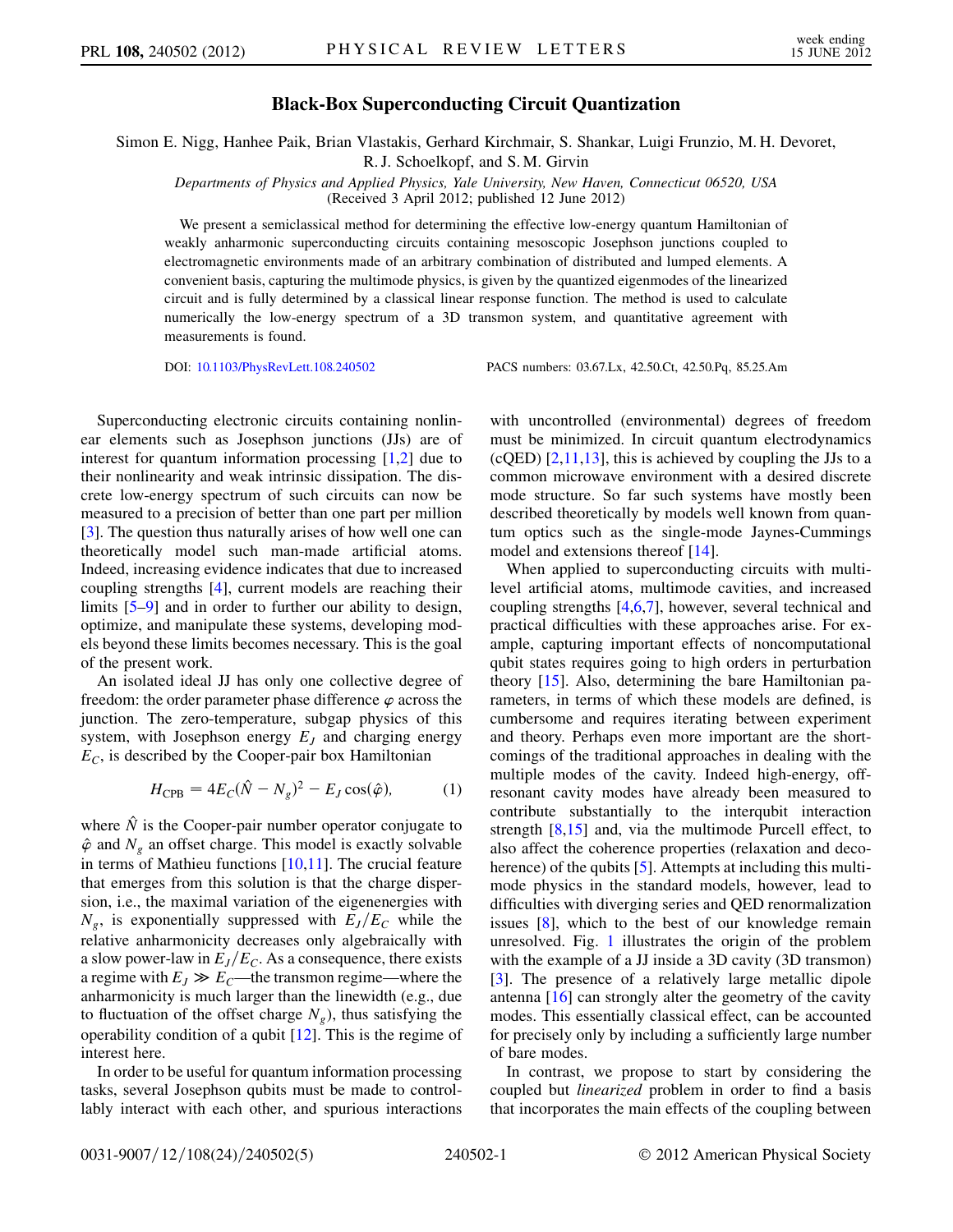<span id="page-1-0"></span>

FIG. 1 (color online). Cartoon of a JJ at the center of a broadband dipole antenna inside a 3D microwave cavity. The presence of the antenna alters the geometry of all cavity modes. This is illustrated with the lowest energy dressed mode [full (red) curve]. Capturing this effect in the usual method would require the inclusion of many bare modes of the empty cavity (dashed curves). This resummation is done automatically in the method presented here.

multilevel qubits and a multimode cavity and then account for the weak anharmonicity of the Josephson potential perturbatively. The crucial assumption made here is that charge dispersion effects can be safely neglected. This is reasonable given that in state-of-the art implementations of transmon qubits [[3](#page-4-2)[,17\]](#page-4-16), charge dispersion only contributes a negligible amount to the measured linewidths. Previous work discussed the nonlinear dynamics of a JJ embedded in an external circuit classically [[18](#page-4-17)]. Here we go one step further and show how the knowledge of a classical, in principle measurable, linear response function lets us quantize the circuit, treating qubits and cavity on equal footing.

Single junction case.—We consider a system with a JJ with bare Josephson energy  $E_J$  and charging energy  $E_C$ , in parallel with a linear but otherwise arbitrary electromagnetic environment as depicted in Fig.  $2(a)$ . Neglecting dissipation, the unbiased junction alone is described by the Hamiltonian [\(1](#page-0-0)). At low energies, when  $E_J \gg E_C$ , quantum fluctuations of the phase  $\varphi$  across the junction are small compared with  $\pi$  and, as emphasized in the introduction, the probability of quantum tunneling of the phase between minima of the cosine potential is negligibly small. It is then reasonable to expand the latter in powers of  $\varphi$ , thus obtaining the approximate circuit representation of Fig.  $2(b)$ , in which the spider symbol  $[18]$  $[18]$  $[18]$  represents the purely nonlinear part and  $L_J = \phi_0^2/E_J$  and  $C_I = e^2/(2E_C)$ , the linear parts of the Josephson element. Here  $\phi_0 = \hbar/(2e)$  is the reduced flux quantum. To leading order, the energy of the spider element is given by  $E_{nl}$  =  $-\phi_0^2 \varphi^4/(24L_J).$ 

A quantity of central importance in the following is the impedance  $Z(\omega)$  of the linear part of the circuit depicted in Fig.  $2(c)$ . The latter is a complex meromorphic function and by virtue of Foster's theorem [[19](#page-4-18),[20](#page-4-19)] can be synthesized by the equivalent circuit of parallel LCR oscillators in series shown in Fig.  $2(d)$ . Explicitly



<span id="page-1-1"></span>FIG. 2 (color online). (a) Schematics of a JJ ((red) boxed cross) coupled to an arbitrary linear circuit (striped disk). (b) The Josephson element is replaced by a parallel combination of: a linear inductance  $L_j$ , a linear capacitance  $C_j$  and a purely nonlinear element with energy  $E_J[1 - \cos(\varphi)] - (E_J/2)\varphi^2$ , represented by the spider symbol. (c) The linear part of the circuit shown in (b) is lumped into an impedance  $Z(\omega)$  seen by the nonlinear element. (d) Foster-equivalent circuit (poledecomposition) of the impedance  $Z(\omega)$ .

$$
Z(\omega) = \sum_{p=1}^{M} \left( j\omega C_p + \frac{1}{j\omega L_p} + \frac{1}{R_p} \right)^{-1}, \qquad (2)
$$

where  $M$  is the number of modes [\[21](#page-4-20)] and we have adopted the electrical engineering convention of writing the imaginary unit as  $j = -i$ . This equivalent circuit mapping corresponds, in electrical engineering language, to diagonalizing the linearized system of coupled harmonic oscillators. The resonance frequencies of the linear circuit are determined by the real parts of the poles of Z or, more conveniently, by the real parts of the zeros of the admittance defined as  $Y(\omega) = Z(\omega)^{-1}$ , and for weak dissipation, i.e.,  $R_p \gg \sqrt{L_p/C_p}$ , are given by  $\omega_p = (L_p C_p)^{-1/2}$ . The imaginary parts of the roots  $(2R_pC_p)^{-1}$  give the resonances a finite width. The effective resistances are given by  $R_p = 1/ReY(\omega_p)$  and the effective capacitances are determined by the frequency derivative on resonance of the admittance as  $C_p = (1/2) \text{Im} Y'(\omega_p)$ . Here and in the following, the prime stands for the derivative with respect to frequency. Note that  $\text{Im}Y'(\omega) > 0$  [[19](#page-4-18)]. Together, this yields a compact expression for the quality factor of mode p:

$$
Q_p = \frac{\omega_p}{2} \frac{\text{Im} Y'(\omega_p)}{\text{Re} Y(\omega_p)}.
$$
 (3)

<span id="page-1-2"></span>When applied to the mode representing the qubit, Eq.  $(3)$ gives an estimate for the Purcell limit on the qubit lifetime  $T_1 = Q_{\rm qb}/\omega_{\rm qb}$  due to photons leaking out of the cavity.

In order to derive the effective low-energy quantum Hamiltonian of the circuit, we next neglect dissipation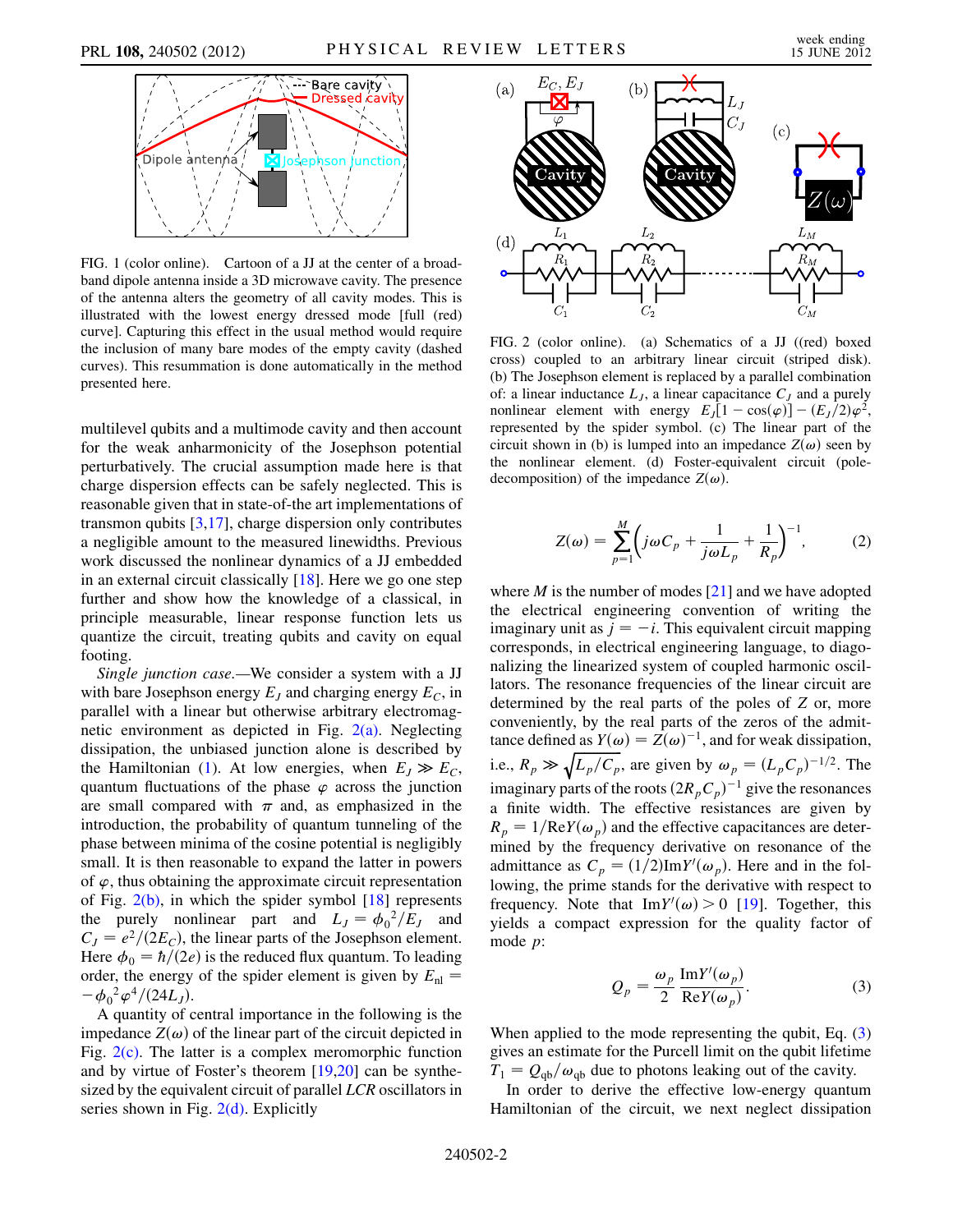$(R_p \rightarrow \infty)$  and introduce the normal (flux) coordinates  $\phi_p(t) = f_p e^{j\omega_p t} + (f_p)^* e^{-j\omega_p t}$  associated with each LC oscillator in the equivalent circuit. We can then immediately write the classical Hamiltonian function of the equivalent circuit as  $\mathcal{H}_0 = 2 \sum_{p=1}^{M} (f_p)^* (L_p)^{-1} f_p$ , where the subscript 0 indicates that we consider the linear part of the circuit. Kirchhoff's voltage law implies that up to an arbitrary constant,  $\phi(t) = \sum_{p=1}^{M} \phi_p(t)$ , where  $\phi(t) =$  $\int_{-\infty}^{t} V(\tau) d\tau$  is the flux coordinate of the junction with voltage  $V(t)$ . Note that by the second Josephson relation, the order parameter phase difference is related to the latter via  $\varphi(t) = \phi(t)/\phi_0$  (modulo  $2\pi$ ).

Quantization is achieved in the canonical way [\[23,](#page-4-21)[24](#page-4-22)] by replacing the flux amplitudes of the equivalent oscillators by operators as

$$
f_p^{(*)} \to \sqrt{\frac{\hbar}{2}} Z_p^{\text{eff}} a_p^{(\dagger)}, \qquad Z_p^{\text{eff}} = \frac{2}{\omega_p \text{Im} Y'(\omega_p)}, \quad (4)
$$

with the dimensionless bosonic annihilation (creation) operators  $a_p$  ( $a_p^{\dagger}$ ). Direct substitution yields the Hamiltonian  $H_0 = \sum_p \hbar \omega_p a_p^{\dagger} a_p$  of *M* uncoupled harmonic oscillators (omitting the zero-point energies) and the Schrödinger operator of flux across the junction is

$$
\hat{\phi} = \sum_{p=1}^{M} \sqrt{\frac{\hbar}{2} Z_p^{\text{eff}}} (a_p + a_p^{\dagger}). \tag{5}
$$

We emphasize that the harmonic modes  $a_p$  represent collective excitations of the linear circuit and their frequencies  $\omega_p$  are the equivalent of dressed oscillator frequencies. The coupling in the linear circuit is treated exactly, and, in particular, no rotating wave approximation is used.

The Hamiltonian of the circuit including the JJ is then  $H = H_0 + H_{\text{nl}}$ , where  $H_{\text{nl}} = -(\hat{\phi})^4 / (24 \phi_0^2 L_J) +$  $O((\hat{\phi}/\phi_0)^6)$ . Physical insight may be gained by treating the nonlinear terms as a perturbation on top of  $H_0$  assuming the eigenstates  $|n_1, n_2, \ldots, n_M\rangle$  of the latter with energies  $E_{n_1,n_2,...,n_M}^{(0)} = \sum_i n_i \hbar \omega_i$  to be nondegenerate. Considering only the leading order  $\phi^4$  nonlinearity, one then obtains the reduced Hamiltonian

$$
H_4 = H'_0 + \frac{1}{2} \sum_{p p'} \chi_{p p'} \hat{n}_p \hat{n}_{p'}.
$$
 (6)

Here  $\hat{n}_p = a_p^{\dagger} a_p$  and  $H_0' = H_0 + \sum_p \Delta_p \hat{n}_p$  includes a correction to the Lamb-shift given by  $\Delta_p = -\frac{e^2}{2L_J} \times$  $[\mathcal{Z}_p^{\text{eff}}\sum_q \mathcal{Z}_q^{\text{eff}} - (\mathcal{Z}_p^{\text{eff}})^2/2]$ . We have further introduced the generalized  $\chi$ -shift  $\chi_{pp'}$  between modes p and p'. Clearly,  $\alpha_p \equiv \chi_{pp}$  is the anharmonicity of the first excited state (self–Kerr shift) of mode p while  $\chi_{pp'} = \chi_{p'p}$  with  $p \neq p'$ is the state-dependent frequency shift per excitation (cross–Kerr shift) of mode  $p$  due to the presence of a single excitation in mode  $p'$ . Explicitly, we find

<span id="page-2-0"></span>
$$
\chi_{pp} = -\frac{L_p}{L_J} \frac{C_J}{C_p} E_C, \qquad \chi_{pp'} = -2\sqrt{\chi_{pp} \chi_{p'p'}}.
$$
 (7)

Note that all modes acquire some anharmonicity due to the presence of the nonlinear JJ. There is thus no strict separation of qubit and cavity anymore. Colloquially, a mode with strong (weak) anharmonicity will be called qubitlike (cavitylike). Interestingly, in this lowest order approximation, the anharmonicity of mode  $p$  is seen to be propor-tional to the inductive participation ratios [[18](#page-4-17)]  $i_p \equiv L_p/L_J$ and inversely proportional to the capacitive participation ratio  $c_p \equiv C_p/C_J$ . In the absence of a galvanic short of the junction in the resonator circuit, as is the case e.g. for a transmon qubit capacitively coupled to a cavity, it follows from the sum rule  $\lim_{\omega \to 0} [Z(\omega)/(j\omega)] = \sum_{p} L_{p}$  $L_J$  that  $i_p \leq 1$ . Similarly, in the absence of any capacitance in series with  $C_J$ , it follows that  $c_p \geq 1$  because  $\lim_{\omega \to 0} [j\omega Z(\omega)] = \sum_{p} C_p^{-1} = C_{\Sigma}^{-1}$ , where  $C_{\Sigma} = C_J + C_{\parallel}$ and  $C_{\parallel}$  is the total capacitance in parallel with  $C_J$ . Hence, we see that in this experimentally relevant case, the effective anharmonicity of the qubitlike mode is always reduced as compared with the anharmonicity of the bare qubit given by  $-E_C$  [[11](#page-4-7)]. Remarkably, in this approximation we find [see Eq. ([7\)](#page-2-0)] that the cross–Kerr shift between two modes is twice the geometric mean of the anharmonicities of the two modes.

We emphasize that the above expressions do not, however, account for higher order effects in anharmonicity such as the change of sign of the cross–Kerr shift observed in the straddling regime [[11](#page-4-7)[,25](#page-4-23)]. Such effects are however fully captured by the full model  $H = H_0 + H_{nl}$ , which can be solved numerically. Remarkably, because the dressed modes already resume all the bare harmonic modes, typically only a few dressed modes  $M^* \ll M$  need to be included for good convergence, thus considerably reducing the size of the effective Hilbert space, which scales as  $\prod_{p=1}^{M^*} (N_p + 1)$ , where  $N_p$  is the maximal allowed number of excitations in mode p (e.g.,  $N_p = 1$  in a two-level approximation).

Charge dispersion.—By assumption, charge dispersion effects are neglected in the above approach. One may, however, ask how the charge dispersion of an isolated JJ is affected when the latter is coupled to a cavity. As in the Caldeira-Leggett model [\[26\]](#page-4-24), the coupling between the JJ and Harmonic oscillators suppresses the probability of flux tunneling and hence reduces charge dispersion of the qubit further. A simple estimate of the suppression factor is provided by the probability  $P_0$  of leaving the circuit in the ground state after a flux tunneling event and is found to be given by the Lamb-Mössbauer factor  $P_0 \approx$  $e^{-1/2\sum_{p\neq qb}(\delta q^2/2C_p)/(h\omega_p)}$ , where the sum excludes the qubit mode and  $\delta q = C_J \phi_0 / \tau$  is the charge (momentum) kick generated by a  $\phi_0$  flux slip through the JJ of duration  $\tau$  and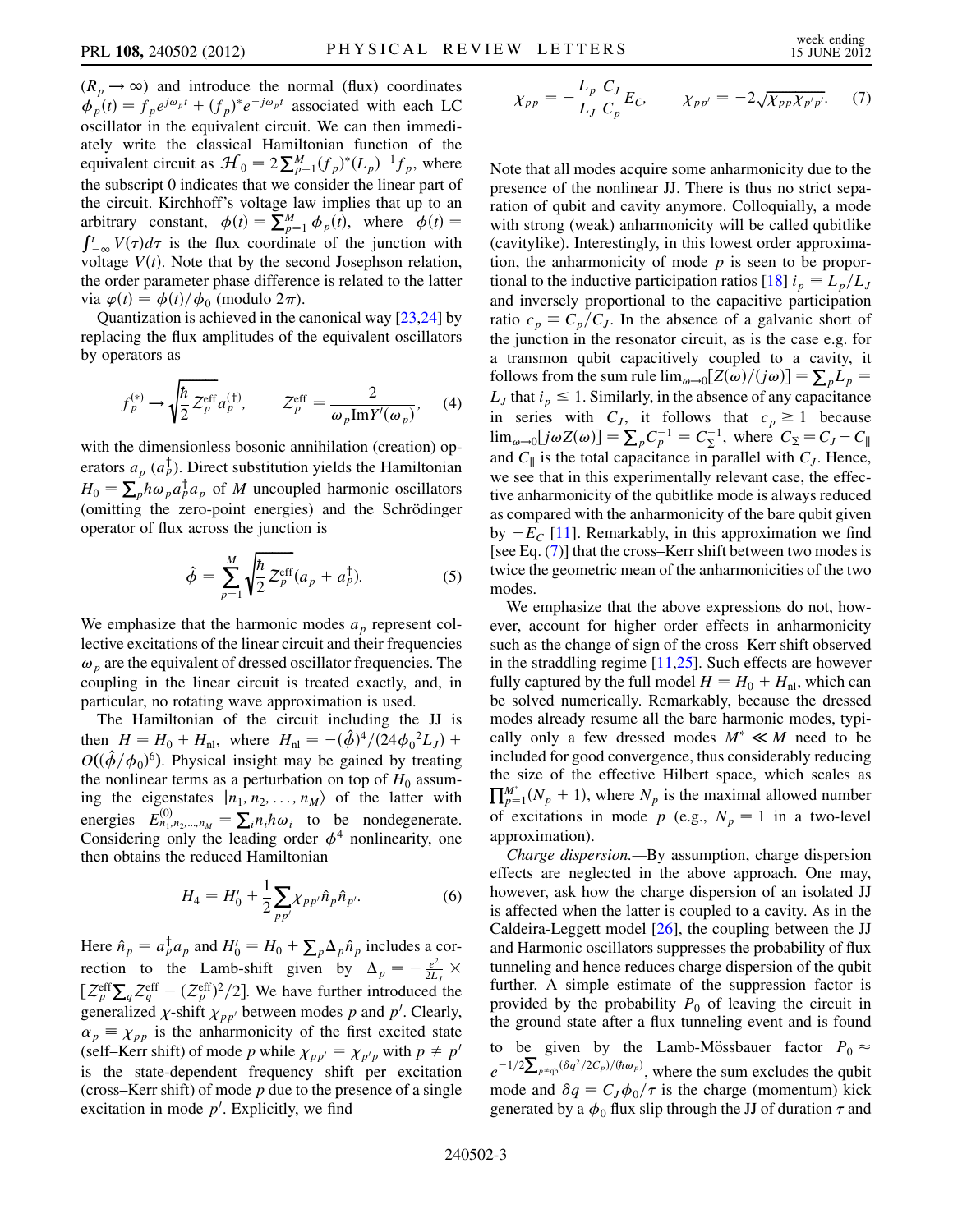$C_p = (1/2) \text{Im} Y'(\omega_p)$ . Thus, our assumption of neglecting charge dispersion of the qubit is well justified.

Interestingly, though, each eigenmode of the system inherits some charge dispersion. This effect, essentially a consequence of hybridization, is of particular importance for applications such as quantum information storage in high-Q cavities coupled to JJs and is the subject of work in progress.

Generalization to N junctions.—The approach can be extended to circuits with multiple JJs connected in parallel to a common linear circuit. Details about the derivation are given in the Supplemental Material [\[27\]](#page-4-25), and here we only state the results. For N qubits, the resonance frequencies of the linear part of the circuit are determined by the zeros of the admittance  $Y_k(\omega) \equiv Z_{kk}(\omega)^{-1}$  for any choice of reference port  $k = 1, ..., N$ , where **Z** is the  $N \times N$  impedance matrix of the linear part of the circuit with a port being associated with each junction. The flux operators of the N junctions, with reference port  $k$ , are given by  $(l = 1, \ldots, N)$ 

$$
\hat{\phi}_l^{(k)} = \sum_{p=1}^M \frac{Z_{lk}(\omega_p)}{Z_{kk}(\omega_p)} \sqrt{\frac{\hbar}{2} Z_{kp}^{\text{eff}}}(a_p + a_p^{\dagger}),\tag{8}
$$

where  $Z_{kp}^{\text{eff}} = 2/[\omega_p \text{Im} Y_k'(\omega_p)]$ . Note that the resonance frequencies are independent of the choice of reference port, while the eigenmodes do depend on it. In lowest order of PT and in the  $\phi^4$  approximation, we find

$$
\alpha_p = -12\beta_{pppp}, \qquad \chi_{qp} = -24\beta_{qapp}, \qquad q \neq p,\tag{9}
$$

as well as the correction to the Lamb-shift  $\Delta_p = 6\beta_{pppp}$  –  $12\sum_q \beta_{qqpp}$ . Here  $\beta_{qq'pp'} = \sum_{s=1}^N \frac{e^2}{24L_s^{(s)}} \xi_{sq} \xi_{sq'} \xi_{sp} \xi_{sp'}$ , and choosing the first port as the reference port ( $k = 1$ ),  $\xi_{sp} =$  $Z_{s1}(\omega_p)$  $\frac{Z_{s1}(\omega_p)}{Z_{11}(\omega_p)}\sqrt{Z_{1p}^{\text{eff}}}$ . Notice that the Cauchy-Schwarz inequality implies that  $|\chi_{qp}| \leq 2\sqrt{\alpha_q \alpha_p}$ . Also, if q and q' refer to two different qubitlike modes, then  $\chi_{qq'}$  is a measure for the total interaction strength (cavity mediated and direct dipole-dipole coupling) between these two qubits.

Comparison with experiment.—As a demonstration of this method, we apply it to the case illustrated in Fig. [1](#page-1-0) of a single JJ coupled to a 3D cavity [[3](#page-4-2)]. The admittance at the junction port  $Y$  is a parallel combination of the linearized qubit admittance and the admittance  $Y_c$  of the cavityantenna system, i.e.,  $Y(\omega) = j\omega C_J - j/(\omega L_J) + Y_c(\omega)$ . The junction is assumed to be dissipationless corresponding to a Purcell-limited qubit, and ohmic losses of the cavity are included in  $Y_c$ , which is complex. The Josephson inductance  $L<sub>J</sub>$  is deduced from the measured junction resistance at room-temperature  $R<sub>T</sub>$ , extrapolating it down to the operating temperature [\[28\]](#page-4-26) of 15 mk and using the Ambegaokar-Baratoff relation,  $E_I$  =  $h\Delta/(8e^2R_T)$ . C<sub>J</sub>—the only free parameter—is obtained by fitting the lowest three energy levels of the numerical solution of the  $\phi^6$  model to the measured spectrum [[3\]](#page-4-2). Although  $Y_c$  may in principle be obtained from currentvoltage measurements, this is not practical in this system, where the antenna is hard to access noninvasively, being inside a closed high- $Q$  cavity. Instead we use a finite element high frequency simulation software (HFSS) and obtain  $Y_c(\omega)$  by solving the Maxwell equations numerically. Details on this simulation step are provided in the Supplemental Material [[27](#page-4-25)].

From the zeros of the imaginary part of the admittance and their slopes, we build and diagonalize the  $\phi^6$ Hamiltonian in a truncated Hilbert space, keeping in total three dressed modes (one qubit and two cavity modes) and allowing for maximally ten excitations per mode. The results of fitting the low-energy spectrum of six different samples are presented in Table [I](#page-3-0), where we also compare the predicted and measured qubit anharmonicities and  $\chi$ shifts. We find agreement with the measured spectrum at the subpercent level and to within ten percent with the measured anharmonicities and  $\chi$  shifts.

Conclusion and outlook.—We have presented a simple method to determine the effective low-energy Hamiltonian of a wide class of superconducting circuits containing lumped or distributed elements. This method is suitable for weakly nonlinear circuits, for which the normal modes of the linearized classical circuit provide a good basis in

<span id="page-3-0"></span>TABLE I. Low-energy spectrum ( $\nu_{01}$ ,  $\nu_c$ ,  $\nu_{02}$ ), qubit anharmonicity ( $\alpha_{ab}$ ) and state-dependent cavity shift ( $\chi$ ) of six 3D transmons. Results are shown in the format: experiment (theory). The theory values are obtained from a least square fit in  $C_j$  of the numerically computed lowest three energy levels of the  $\phi^6$  model. The fitted values of  $C_J$  are given in the last column. Their order of magnitude (a few femto-farads) agrees with estimates based on the sizes of the junctions. The Josephson inductances  $L_j$  are obtained from roomtemperature resistance measurements of the junctions.

| $\nu_{01}$ (GHz) |         | $\nu_c$ (GHz) |         | $\nu_{02}$ (GHz) |          | $\alpha_{ab}$ (MHz) |          | $\chi(MHz)$ |           | $L_I(nH)$ | $C_J(ff)$ |
|------------------|---------|---------------|---------|------------------|----------|---------------------|----------|-------------|-----------|-----------|-----------|
| 7.77             | (7.763) | 8.102         | (8.105) | 15.33            | (15.333) | $-210$              | $(-193)$ | $-90$       | $-80.6$   | 5.83      | 7.6       |
| 7.544            | (7.54)  | 8.126         | (8.05)  | 14.808           | (14.830) | $-280$              | $(-249)$ | $-30$       | $(-33.0)$ | 6.12      | 9.2       |
| 7.376            | (7.376) | 7.858         | (7.864) | 14.489           | (14.495) | $-264$              | $(-257)$ | $-37.5$     | $(-38.7)$ | 6.67      | 4.0       |
| 7.058            | (7.045) | 8.005         | (8.023) | 13.788           | (13.794) | $-328$              | $(-295)$ | $-13.2$     | $-13.3$   | 7.45      | 5.2       |
| 6.808            | (6.793) | 8.019         | (8.017) | 13.286           | (13.294) | $-330$              | $(-293)$ | $-8$        | $-8.4$    | 7.71      | 7.8       |
| 6.384            | (6.386) | 7.832         | (7.823) | 12.45            | (12.449) | $-318$              | $(-324)$ | $-5.4$      | $-7.6$    | 9.40      | 0.34      |